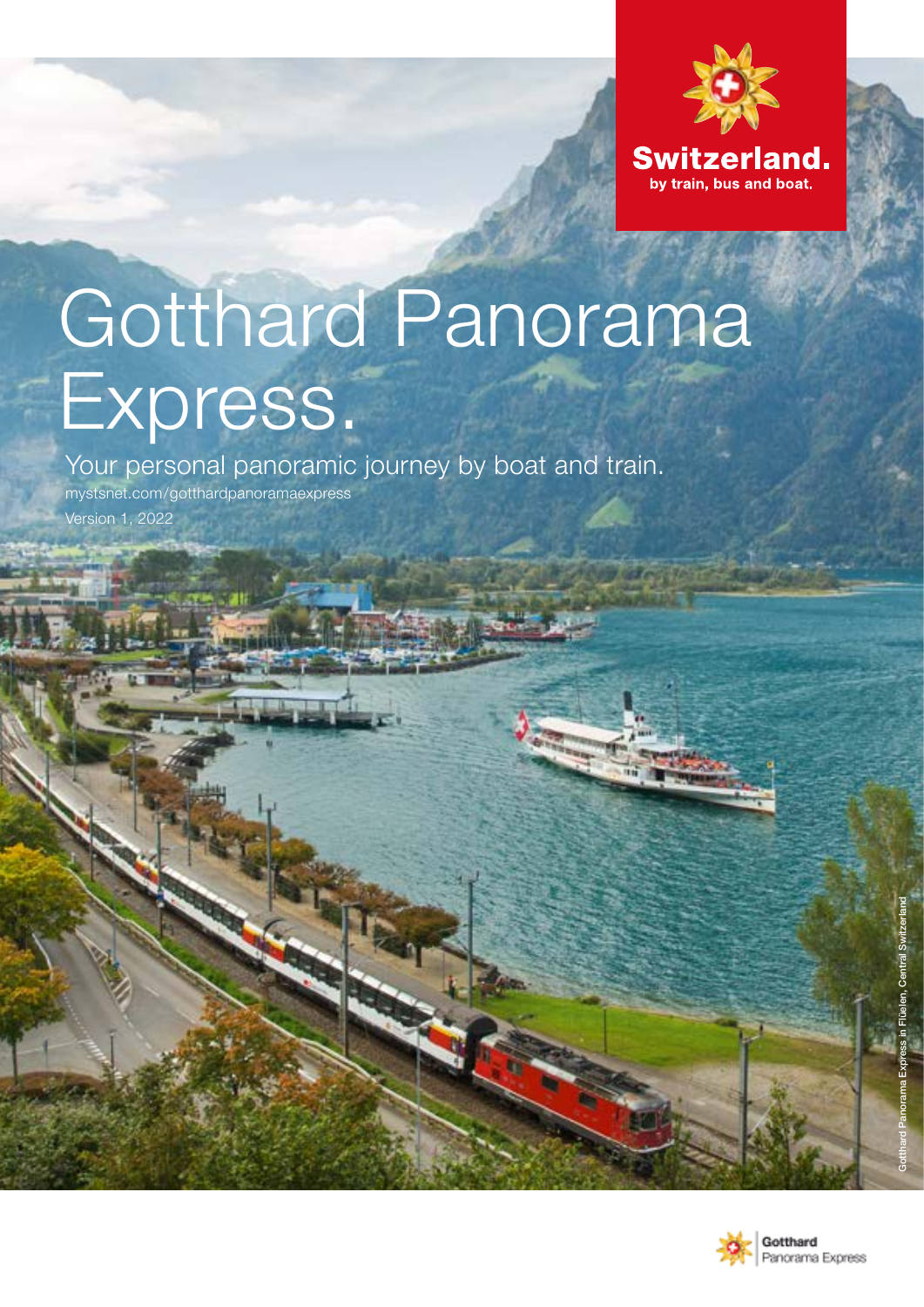# Your personal panoramic journey by boat and train.

When the journey turns into a great experience – history comes alive on the Gotthard Panorama Express: a unique combination of boat cruise and train ride on the route between Central Switzerland and the Canton of Ticino.

The Gotthard Panorama Express presents Switzerland from its most diverse side: surrounded by a genuinely impressive mountain panorama, a boat cruise first takes visitors through what is deemed the truly original part of Switzerland. At Flüelen, the specially branded SBB train and a personal, multilingual travel guide are already waiting for the travellers. The journey continues through the mighty Reuss Valley in the Canton of Uri and along the wold-famous Gotthard panorama route. On the train ride through the impressive Reuss Valley of Canton Uri towards Mediterranean-style Ticino, travellers hear fascinating tales that have grown around Gotthard and receive a wealth of background information about this unique region.



#### History

In Roman times, the only way to tackle Gotthard was on foot or with pack animals. Despite being the shortest northsouth connection, this route was hardly ever used because of the difficult passage through the Schöllenen Canyon.

Around the year 1220, the Walseans, as the locals are called, finally built the "Teufelsbrücke" (Devil's Bridge) and the Twärren Bridge across the Schöllenen Canyon. Thus, the crossing of the River Reuss was facilitated. With these two connections, the Gotthard Pass gained importance throughout Europe for the first time.

However, it was not until the year 1708 that the street was markedly improved and widened. Another hundred years passed (1831) before the full-length, five-metre-wide street across Gotthard was opened. From then on, stagecoaches operated three times a week between Flüelen and Chiasso. Even at that time, people fond of travelling boarded a boat from Lucerne to Flüelen and then changed to the stagecoach across Gotthard. The journey from Lucerne to Lugano used to take close to 23 hours.

Together with the first railway in England, the vision of a north-south railway route emerged. In 1872, construction work for the 15-kilometres long Gotthard Tunnel supervised by Luis Favre began. At times, up to 5,000 workers were employed. In 1882, the world's longest tunnel of its time was inaugurated. Since then, neither the Gotthard's popularity nor its fascination have in any way diminished. Since 1988, a panorama train – now dubbed the Gotthard Panorama Express – has taken young and old on a journey to and across Gotthard.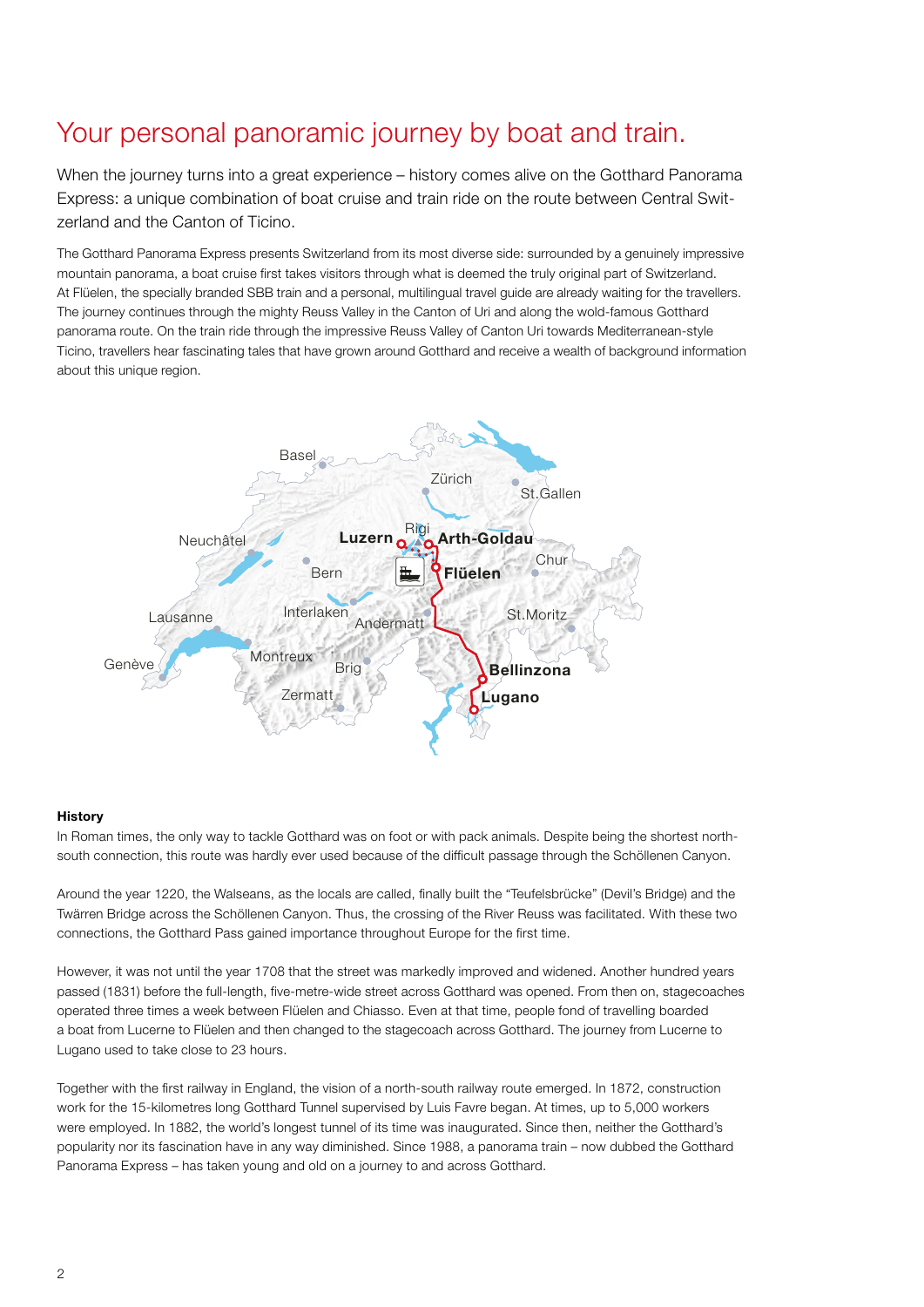# We focus on the guest.

On the Gotthard Panorama Express, hospitality is a top priority – personally and individually. Supplementary experiences on the train turn the panoramic journey into an unforgettable highlight.

## Your Gotthard Panorama Express team.

Our Gotthard Panorama Express team consists of travel guides, a catering service team and the train crew. Every day, we give our all to make our guests comfortable.





### Travel guides.

Our team of multilingual travel guides attends to the guests during the entire journey. We enjoy the multi-cultural exchange with passengers from all over the world. Guiding them along the fantastic route, pointing out important sights, and sharing fascinating information is our vocation as well as our passion – Your travel guide.

## Catering service team.

The guests sit back and enjoy our delicious specialties from Ticino and the selected "Mövenpick" wines while admiring the panoramic view. Whether they prefer a small snack in between meals or like to try a Ticino-style platter of cured meats and cheeses, we are pleased to serve them directly at the seat – Your steward.





### Engine driver.

We take great pride in using our driving skills to "stage" the panoramic route for our passengers. Driving a locomotive requires more than just technical skill: it also takes experience and instinct. The mountain route with its steep gradients and varied climatic conditions adds to the challenge. Interestingly, slow driving requires the greatest attention of the driver. It's at 8 km/h that a driver shows his (or her) mettle – Your engine driver.

### Passenger attendant.

My personal highlight on the Gotthard Panorama Express is the photo coach. It's in the centre of the train and free for all passengers to use as they wish during the journey. The windows in this coach can be opened so that they can take great souvenir photos. Through the open window, passengers can even take a close look at the Gotthard Tunnel: nothing stands between them and a ride back in time to the era when the tunnel was built, so to speak – Your passenger attendant.

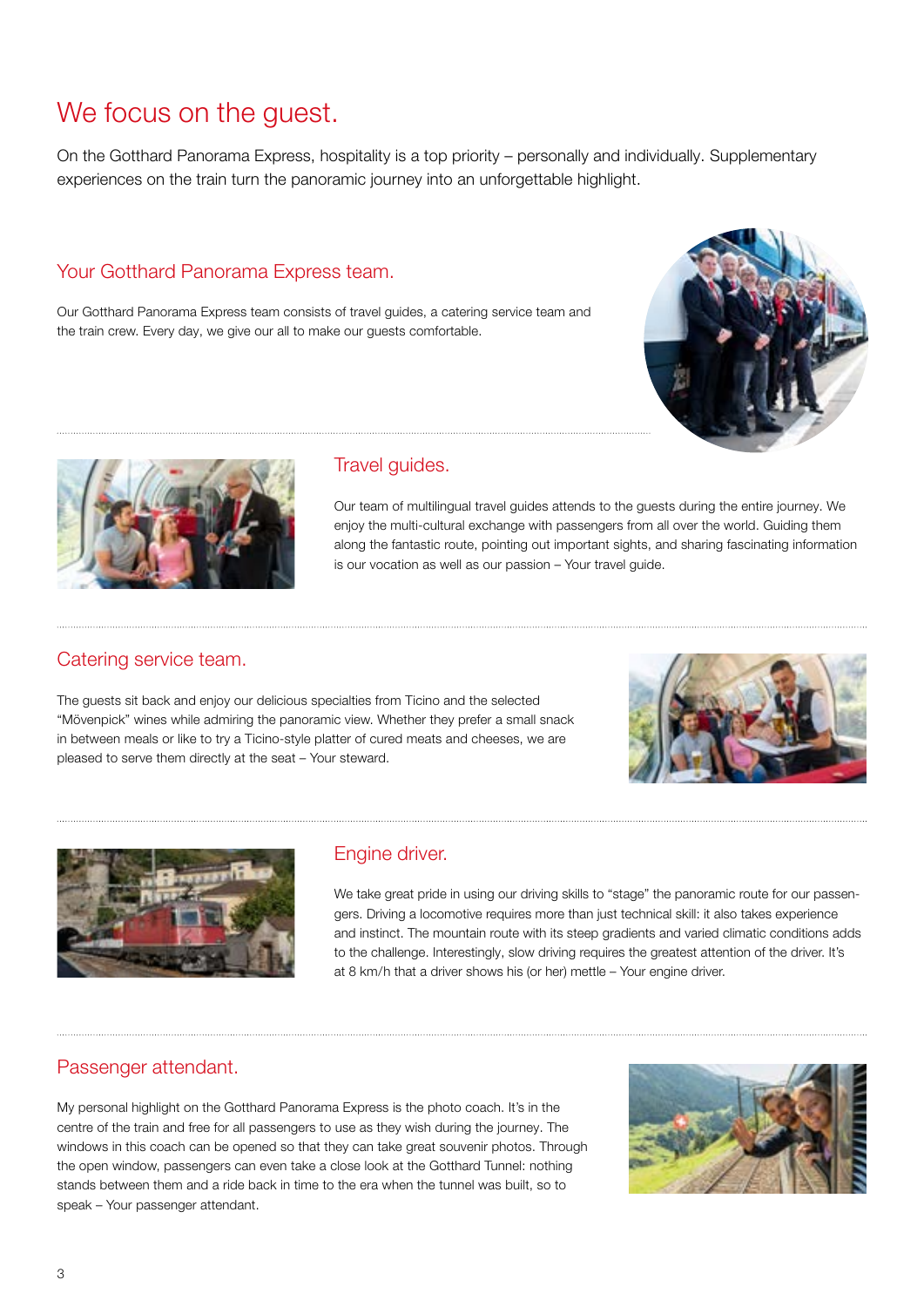# Route highlights.

En route from Lucerne to Lugano, the Gotthard Panorama Express includes the following highlights:

![](_page_3_Picture_2.jpeg)

# Lucerne City.

The city counting around 80,000 inhabitants is the starting point of the Gotthard Panorama Express. This popular touristic city, nestled in an impressive mountain panorama, thrives on the contrast between history and modern age. In particular, the Chapel Bridge, built in 1356, and the grand hotel buildings from the 19th century characterise the cityscape of Lucerne.

# Rigi.

With the new start and end point of the panoramic train at Arth-Goldau, travellers meet a wealth of new options. For example, the journey from Lugano on the Gotthard Panorama Express to Arth-Goldau can be combined seamlessly with a ride on the cog railway up to Rigi – "Queen of the mountains". [rigi.ch](http://rigi.ch)

![](_page_3_Picture_7.jpeg)

![](_page_3_Picture_8.jpeg)

### Rütli.

The Rütli Meadow is the historic landmark where representatives of Switzerland's three founding cantons met in 1291 to swear an oath of eternal alliance – "never to part in danger nor distress". This scenic site overlooking Lake Lucerne is closed to traffic. But it is accessible by boat; or on foot along the "Swiss Path" (approximately one hour from Seelisberg or Treib).

# Tell's Chapel/Tell's Slab.

Tell's Chapel was built on Tell's Slab directly on the shoreline of Lake Uri in 1879/80. According to popular legend, it marks the spot where more than 700 years ago the condemned Wilhelm Tell leapt from a boat during a fierce storm to escape from his Habsburg captors. The chapel is decorated with beautiful frescoes depicting scenes from the heroic deeds of Tell.

![](_page_3_Picture_13.jpeg)

![](_page_3_Picture_14.jpeg)

# Flüelen.

Flüelen is the interchange point of the Gotthard Panorama Express – from boat to panorama train. As early as 1837, the first steam vessels, loaded with all sorts of merchandise, navigated across the lake to Flüelen. Up until the opening of the railway station, those goods were reloaded to oxcarts, wagons, mules and horses. Today, it is mainly Schloss Rudenz (Rudenz Castle) from the 13th century and the "Old Church" built in 1664 that shape the townscape.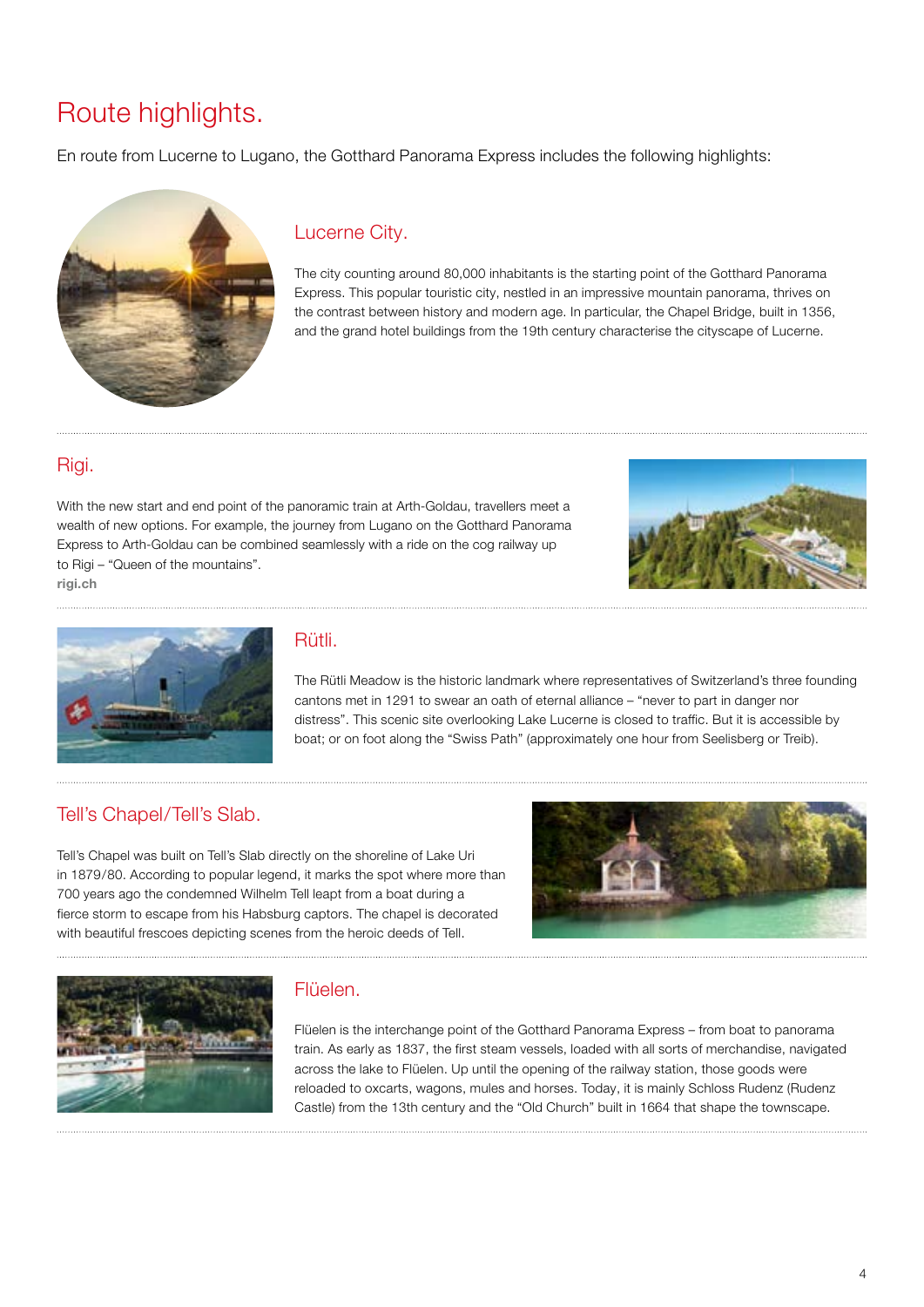![](_page_4_Picture_0.jpeg)

# Wassen Church.

The train line which passes Wassen is unique in that – in order to gain height within a very restricted space – it has to make the climb in a tight double loop. Passengers are able to admire the village's beautiful Baroque church no fewer than three times and from different angles – from below, close-up and from above.

# Gotthard Tunnel.

The existing 15-kilometre long Gotthard Train Tunnel between Göschenen and Airolo took 10 years to build (1872 to 1882) and was internationally acclaimed as a pioneering achievement for its time. The tunnel breakthrough took place on Sunday, 29 February 1880. Nearly 200 workers lost their lives during the tunnel construction.

![](_page_4_Picture_5.jpeg)

![](_page_4_Picture_6.jpeg)

## Loop tunnels.

The narrow valley of Airolo leads to the wider plain of Ambri-Piotta. It's at Rodi-Fiesso that the most impressive section of the Gotthard southern ramp begins, with its two terrain levels (Piottina and Biaschina) totalling four loop tunnels. These facilitate the 650-metre descent in altitude difference between Rodi-Fiesso (942 metres) and Biasca (293 metres) – within half an hour.

# Giornico.

In the lower Leventina, the climatic conditions strongly favour viticulture. This is certainly true for Giornico, where three churches well worth seeing are embedded between lovely vineyards. The Church San Nicolao, build around the year 1125, is considered the most important Romanesque church building in Ticino.

![](_page_4_Picture_11.jpeg)

![](_page_4_Picture_12.jpeg)

# Bellinzona Castles.

After the Riviera Valley, the three imposing castles of Bellinzona come into view – the Castelgrande, Montebello and Sasso Corbaro. The castles were built in the 15th century by the Dukes of Milan and together comprise a unique UNESCO World Heritage site.

# Lugano.

The ride on the Gotthard Panorama Express reaches its destination in Lugano, city of Mediterranean flair. As the economic and touristic centre of Ticino, it impresses visitors with many beautiful buildings, grand palaces and well-tended park areas. From the station, not only the old town and the lake but also the panorama hills Monte San Salvatore and Monte Bré are easily accessible – by public transport or on foot. [ticino.ch](http://ticino.ch)

![](_page_4_Picture_17.jpeg)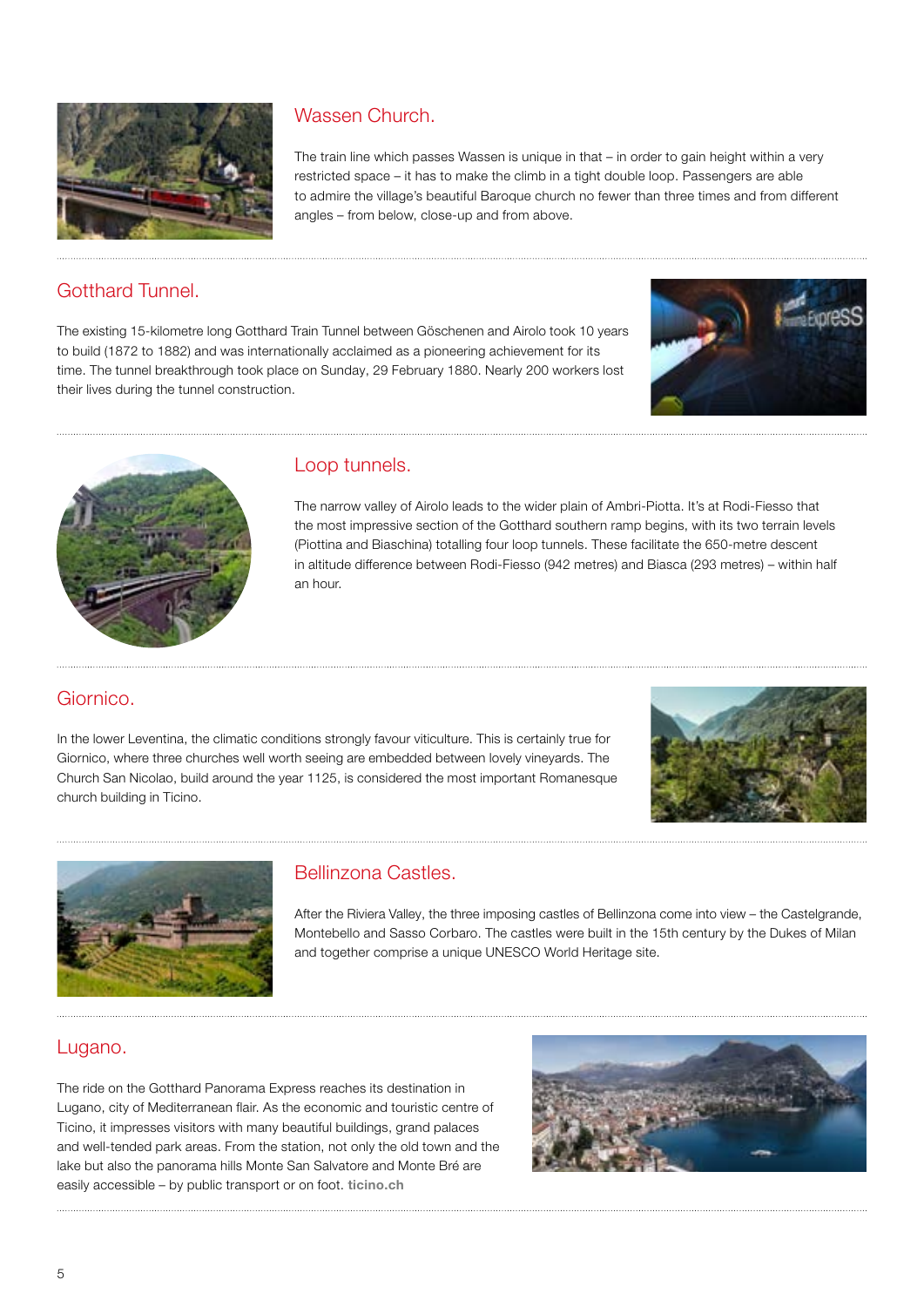# Facts and Figures.

| Route                      | Luzern-Lake Lucerne-Flüelen-Gotthard-Lugano (boat & train)<br>Arth Goldau-Flüelen-Gotthard-Lugano (train only)<br>All routes can also be reversed                                                                                                                                                                                                                                                                                                                                                                                                                                                                                              |
|----------------------------|------------------------------------------------------------------------------------------------------------------------------------------------------------------------------------------------------------------------------------------------------------------------------------------------------------------------------------------------------------------------------------------------------------------------------------------------------------------------------------------------------------------------------------------------------------------------------------------------------------------------------------------------|
| Offer                      | Steamboat or motor vessel cruise across Lake Lucerne from Lucerne to Flüelen and vice versa<br>· Direct, same-level transfer from boat to panoramic train at Flüelen<br>- Ride on the 1st class panoramic train along the historic Gotthard Line. The train offers a photo<br>coach where windows can be opened (ideal for taking pictures)<br>• Multilingual travel guidance on the panoramic train<br>• On the section between Flüelen and Bellinzona, the journey is enriched by various stagings<br>and experiences regarding origin and development of the Gotthard railway<br>• Can be combined with a mountain experience on Mount Rigi |
| <b>Eating and drinking</b> | $\blacksquare$ Lunch can be taken in the boat restaurant<br>■ Table reservation recommended for individual travellers, +41 (0)41 367 67 67,<br>info@lakelucerne.ch (no later than 15.00 h on the day prior to travel date);<br>for groups, reservation as well as advance order of a single menu choice for all persons is<br>required, +41 (0)41 367 66 16, gruppen@lakelucerne.ch (no later than 10 days prior to travel date)<br>A selection of snacks and drinks are served directly at the seat on the train                                                                                                                              |
| Timetable                  | The Gotthard Panorama Express operates from Tuesdays to Sundays between 15 Apr to<br>16 Oct 2022, including on national holidays.                                                                                                                                                                                                                                                                                                                                                                                                                                                                                                              |

#### Gotthard Panorama Express

Luzern – boat – Flüelen –Gotthard – Lugano

#### Gotthard Panorama Express (train only)

. . . . . . . . . . . . .

Arth-Goldau –Gotthard – Lugano

| 15 Apr-16 Oct 2022<br><b>Tuesday to Sunday, incl. national holidays</b> |                               |  |         |  |  |              |       |
|-------------------------------------------------------------------------|-------------------------------|--|---------|--|--|--------------|-------|
| Course<br>13                                                            | steam boat or<br>motor vessel |  |         |  |  | Course<br>18 |       |
| 11.12                                                                   | dp                            |  | Luzern  |  |  | arr          | 14 47 |
| 12.10                                                                   | dp                            |  | Vitznau |  |  | arr          | 13.48 |
| 13.11                                                                   | dp                            |  | Brunnen |  |  | arr          | 12 47 |
| 13.55                                                                   | arr                           |  | Flüelen |  |  | dp           | 12 በበ |

| 15 April-16 Oct 2022<br>Tuesday to Sunday, incl. national holidays |     |                              |  |     |                    |  |
|--------------------------------------------------------------------|-----|------------------------------|--|-----|--------------------|--|
| Course<br>3093                                                     |     | 1st class<br>panoramic train |  |     |                    |  |
| 13.40 <sup>1</sup>                                                 | dp  | Arth-Goldau                  |  | arr | $12.00^{23}$       |  |
| 14 091                                                             | dp  | Flüelen                      |  | arr | 11 35 <sup>2</sup> |  |
| 14.57                                                              | arr | Göschenen                    |  | dp  | 10.59              |  |

15.14  $\vert \text{arr} \vert \vert$  Airolo  $\vert \vert \vert$  dp 10.42 16.12<sup>2</sup> arr | | Bellinzona | | | dp | 09.48<sup>1</sup> 16.41<sup>2</sup> arr  $\sqrt{\frac{1}{2}}$  Lugano  $\sqrt{\frac{1}{1}}$  dp 09.22<sup>1</sup>

| Course<br>3093     | 1st class<br>panoramic train |  |            |  |     | Course<br>3092     |
|--------------------|------------------------------|--|------------|--|-----|--------------------|
| 14.091             | dp                           |  | Flüelen    |  | arr | 11.35 <sup>2</sup> |
| 14.57              | arr                          |  | Göschenen  |  | dp  | 10.59              |
| 15.14              | arr                          |  | Airolo     |  | dp  | 10.42              |
| 16.12 <sup>2</sup> | arr                          |  | Bellinzona |  | dp  | 09.481             |
| 16.41 <sup>2</sup> | arr                          |  | Lugano     |  | dp  | 09.181             |

<sup>1</sup> Stop for boarding only

. . . .

2 Stop for alighting only

3 Departure Rigi cogwheel train 12.08

**Employment of boats: Historic steam** boat or modern motor vessel, depending on the season.

| Travel duration & route length | ■ Luzern – Lake Lucerne – Flüelen: 2 h 45 min/38 km/23 mi (steamboat or motor vessel)<br>- Flüelen -Gotthard Line - Lugano: 2 h 30 min/144 km/90 mi (1st class panoramic train)<br>Arth-Goldau – Flüelen – Gotthard Line – Lugano: 2h 55 min/167 km/104 mi<br>Overall time: 5 h 30 min/182 km/113 mi (including transfer time between boat and train) |
|--------------------------------|-------------------------------------------------------------------------------------------------------------------------------------------------------------------------------------------------------------------------------------------------------------------------------------------------------------------------------------------------------|
| Route stops                    | <b>Boat cruise Luzern-Flüelen:</b><br>Luzern-Verkehrshaus-Lido-Hertenstein-Weggis-Vitznau-Beckenried-Gersau-Treib-<br>Brunnen-Rütli-Sisikon-Tellsplatte-Flüelen<br>■ Train ride Flüelen-Lugano:<br>Arth-Goldau-Flüelen-Göschenen-Airolo-Bellinzona-Lugano                                                                                             |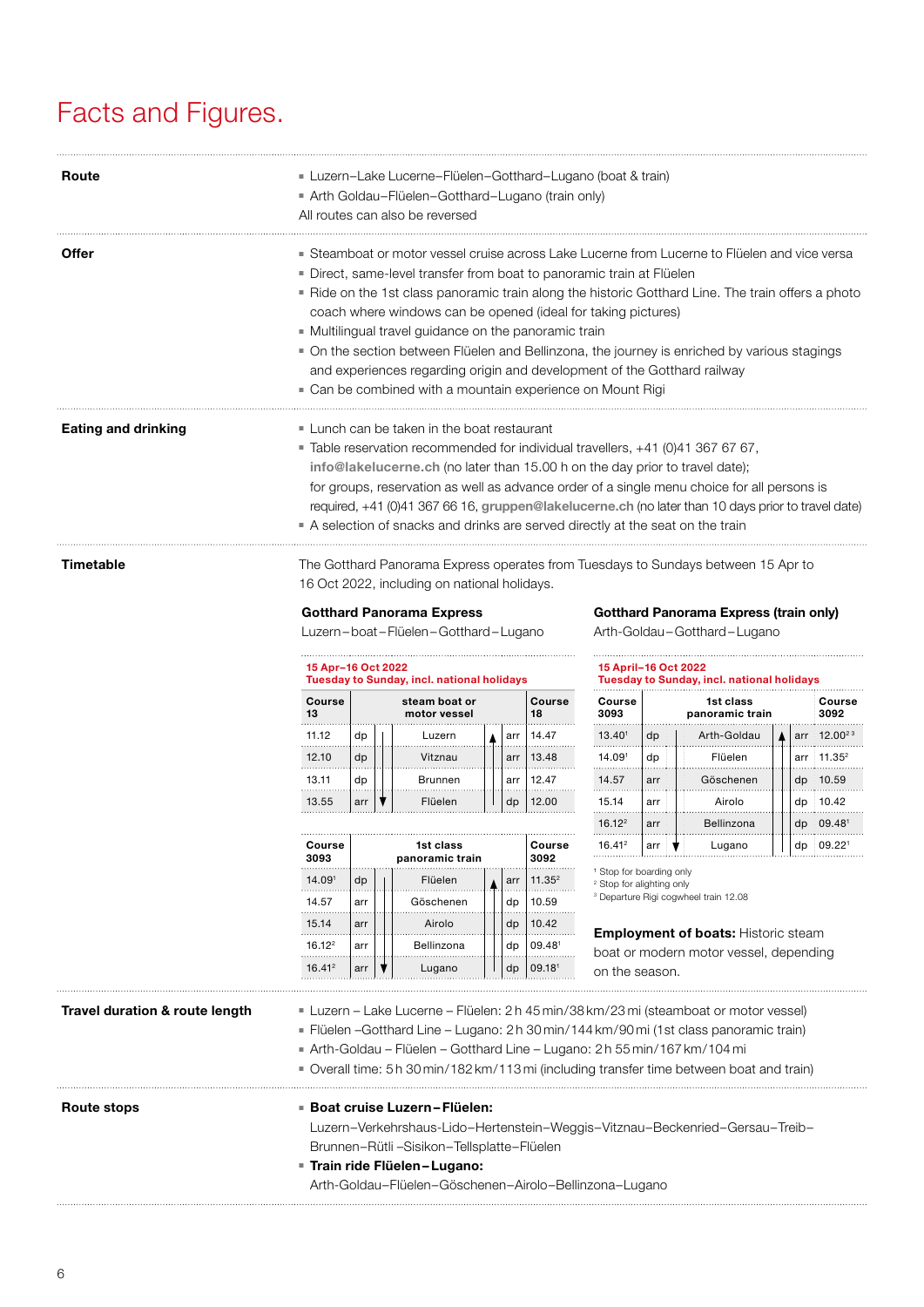| Seat reservation<br>and surcharge |                                                                                                                                                                                                                                                             | Reservation surcharge required for all passengers<br>Surcharge on the panoramic train between Arth-Goldau/Flüelen and Bellinzona/Lugano<br>in addition to valid ticket<br>Surcharge is paid by means of seat reservation<br>· Surcharge per person: CHF 16<br>• No seat reservation available on the boat; free seating<br>For the panoramic train on the stretch Arth-Goldau/Flüelen-Bellinzona/Lugano travellers |                                        |                                                     |  |  |  |  |
|-----------------------------------|-------------------------------------------------------------------------------------------------------------------------------------------------------------------------------------------------------------------------------------------------------------|--------------------------------------------------------------------------------------------------------------------------------------------------------------------------------------------------------------------------------------------------------------------------------------------------------------------------------------------------------------------------------------------------------------------|----------------------------------------|-----------------------------------------------------|--|--|--|--|
| <b>Ticket information</b>         | in 2nd class need a class change<br>The ticket must be issued as Luzern $\rightarrow$ via boat $\rightarrow$ Flüelen $\rightarrow$ Lugano<br>Individual passenger fares (excluding reservation surcharge):                                                  |                                                                                                                                                                                                                                                                                                                                                                                                                    |                                        |                                                     |  |  |  |  |
|                                   | <b>Ticket</b>                                                                                                                                                                                                                                               | <b>Price</b><br>Luzern-Lugano<br>or vice versa                                                                                                                                                                                                                                                                                                                                                                     | <b>Price</b><br>Arth-Goldau-<br>Lugano | <b>Price</b><br>Luzern-Rigi-Lugano<br>or vice versa |  |  |  |  |
|                                   | <b>Swiss Travel Pass</b><br>(Flex) 1st class                                                                                                                                                                                                                | included                                                                                                                                                                                                                                                                                                                                                                                                           | included                               | included                                            |  |  |  |  |
|                                   | <b>Swiss Travel Pass</b><br>(Flex) 2nd class                                                                                                                                                                                                                | CHF 29.50<br>(class change)                                                                                                                                                                                                                                                                                                                                                                                        | CHF <sub>20</sub><br>(class change)    | CHF <sub>27</sub><br>(class change)                 |  |  |  |  |
|                                   | Swiss Half Fare Card                                                                                                                                                                                                                                        | CHF 76.50                                                                                                                                                                                                                                                                                                                                                                                                          | CHF 46.50                              | CHF 103.50                                          |  |  |  |  |
|                                   | Children aged<br>6-15.99 with<br>Swiss Family Card                                                                                                                                                                                                          | free of charge                                                                                                                                                                                                                                                                                                                                                                                                     | free of charge                         | free of charge                                      |  |  |  |  |
|                                   | Without reduction                                                                                                                                                                                                                                           | <b>CHF 153</b>                                                                                                                                                                                                                                                                                                                                                                                                     | <b>CHF 93</b>                          | <b>CHF 207</b>                                      |  |  |  |  |
|                                   | The Gotthard Panorama Express operates seasonally only. As an alternative, the Treno<br>Gottardo runs hourly during 365 days a year in alternation from Basel and Zurich via the<br>Gotthard panoramic route to Locarno. More information: trenogottardo.ch |                                                                                                                                                                                                                                                                                                                                                                                                                    |                                        |                                                     |  |  |  |  |

All prices are subject to change.

Points-of-sale ■ At worldwide Swiss Travel System points-of-sale [mystsnet.com/wheretobuy](http://mystsnet.com/wheretobuy)

- At every Swiss railway station
- Online at: [sbb.ch/gotthard-panorama-express](http://sbb.ch/en/gotthard-panorama-express)

![](_page_6_Picture_6.jpeg)

#### Grand Train Tour of Switzerland.

The Gotthard Panorama Express is part of the Grand Train Tour of Switzerland. This unique route merges the most delightful panoramic lines of Switzerland into one comprehensive experience. The journey leads through charming Swiss cities and Alpine resorts as well as past impressive sights and landmarks. Numerous mountain excursions are perfect companions for the Grand Train Tour of Switzerland. [GrandTrainTour.com](http://GrandTrainTour.com)